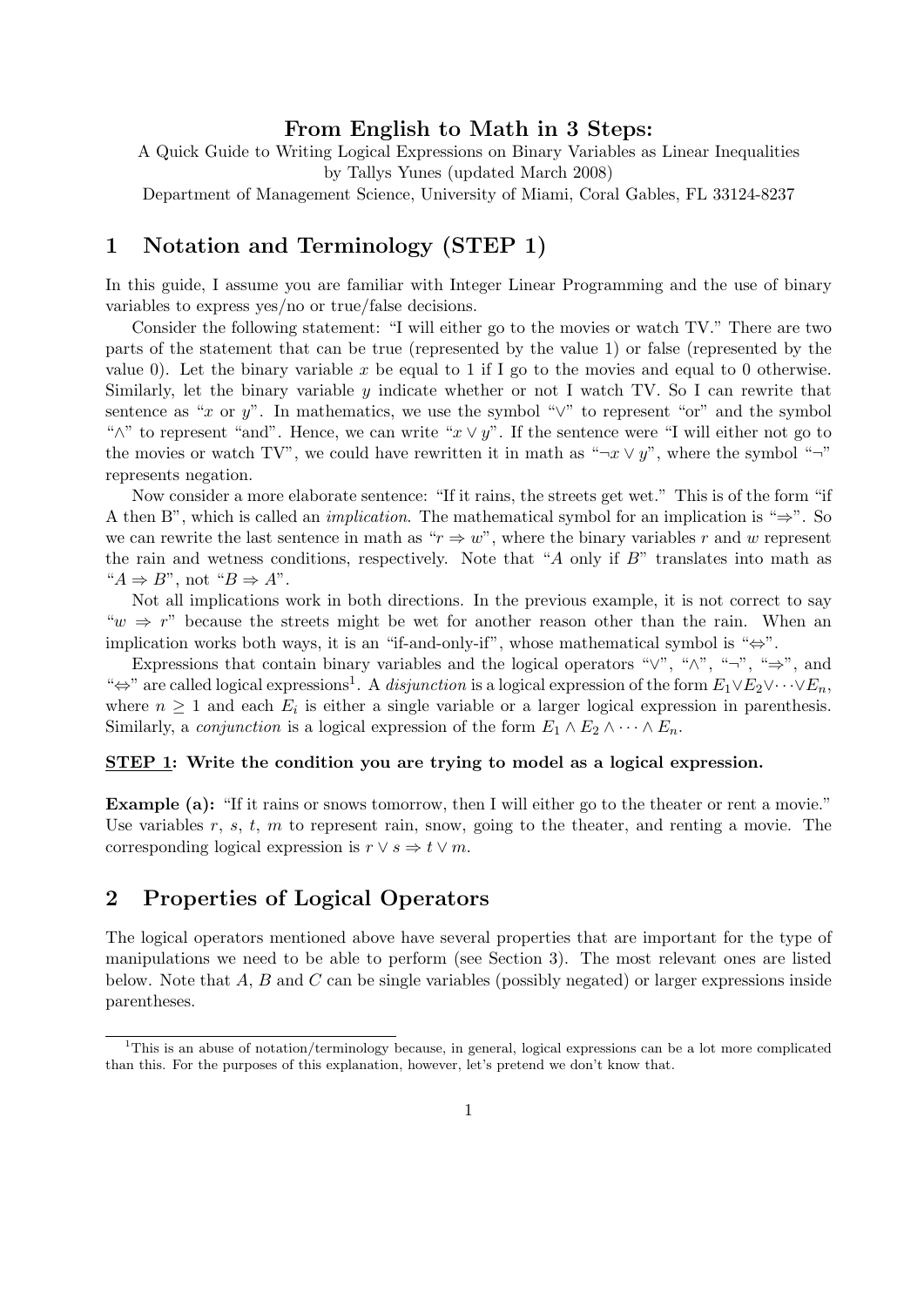1. 
$$
\neg(\neg A) = A
$$
  
\n2.  $\neg(A \lor B) = \neg A \land \neg B$   
\n3.  $\neg(A \land B) = \neg A \lor \neg B$   
\n4.  $A \land (B \lor C) = (A \land B) \lor (A \land C)$   
\n5.  $A \lor (B \land C) = (A \lor B) \land (A \lor C)$   
\n6.  $A \Rightarrow B = \neg A \lor B$   
\n7.  $A \Leftrightarrow B = (A \Rightarrow B) \land (B \Rightarrow A)$ 

The second and third properties above are known as De Morgan's rules. The fourth and fifth properties are the distributive rules.

The above properties allow us to rewrite a logical expression into another logical expression that is *equivalent* to it. This will be useful in the next section. By the way, " $\wedge$ " has priority over " $\vee$ ". This means that the expression  $x \vee y \wedge z$  is equivalent to  $x \vee (y \wedge z)$ , not  $(x \vee y) \wedge z$ .

### 3 Conjunctive Normal Form (STEP 2)

Clearly, logical expressions can assume many different forms. We are interested in one specific form called Conjunctive Normal Form (CNF). The reason for that will be made clear in Section 4.

We say that a logical expression is in CNF if it is a conjunction of disjunctions. For example, the expression  $x$  is in CNF because it is a conjunction of one disjunction that contains only one variable. Other examples of expressions in CNF are:  $x \wedge y$ ,  $(x \vee y) \wedge \neg z$ , and  $(x \vee y) \wedge (y \vee z) \wedge (z \vee \neg w)$ . Examples of expressions that are not in CNF are:  $x \vee y \wedge z$  and  $(x \wedge y) \vee (y \wedge z)$ .

To convert any logical expression into CNF, we use the properties described in Section 2.

#### STEP 2: Once you have written your English statement (i.e. the condition you are trying to model) as a logical expression, you must convert it into CNF.

Example (a) continued: The expression  $r \vee s \Rightarrow t \vee m$  is not in CNF. We'll first get rid of the " $\Rightarrow$ " by using property (6) of Section 2. This gives  $\neg(r \vee s) \vee (t \vee m)$ . Then we use property (2) to get  $(\neg r \wedge \neg s) \vee (t \vee m)$ , which is equivalent to  $(t \vee m) \vee (\neg r \wedge \neg s)$ . To use property (5), we let  $A = (t \vee m), B = \neg r$  and  $C = \neg s$ . After distributing terms, we get  $(t \vee m \vee \neg r) \wedge (t \vee m \vee \neg s)$ , which happens to be in CNF.

# 4 From CNF to Linear Inequalities (STEP 3)

Once you have converted your logical expression into CNF, you are basically done. You just need to follow the steps below.

- 1. Every disjunction in the CNF expression will give rise to one inequality of the form LHS  $\geq 1$ , where LHS is the left-hand side of the inequality;
- 2. For each disjunction, the left-hand side of the corresponding linear inequality is constructed as follows: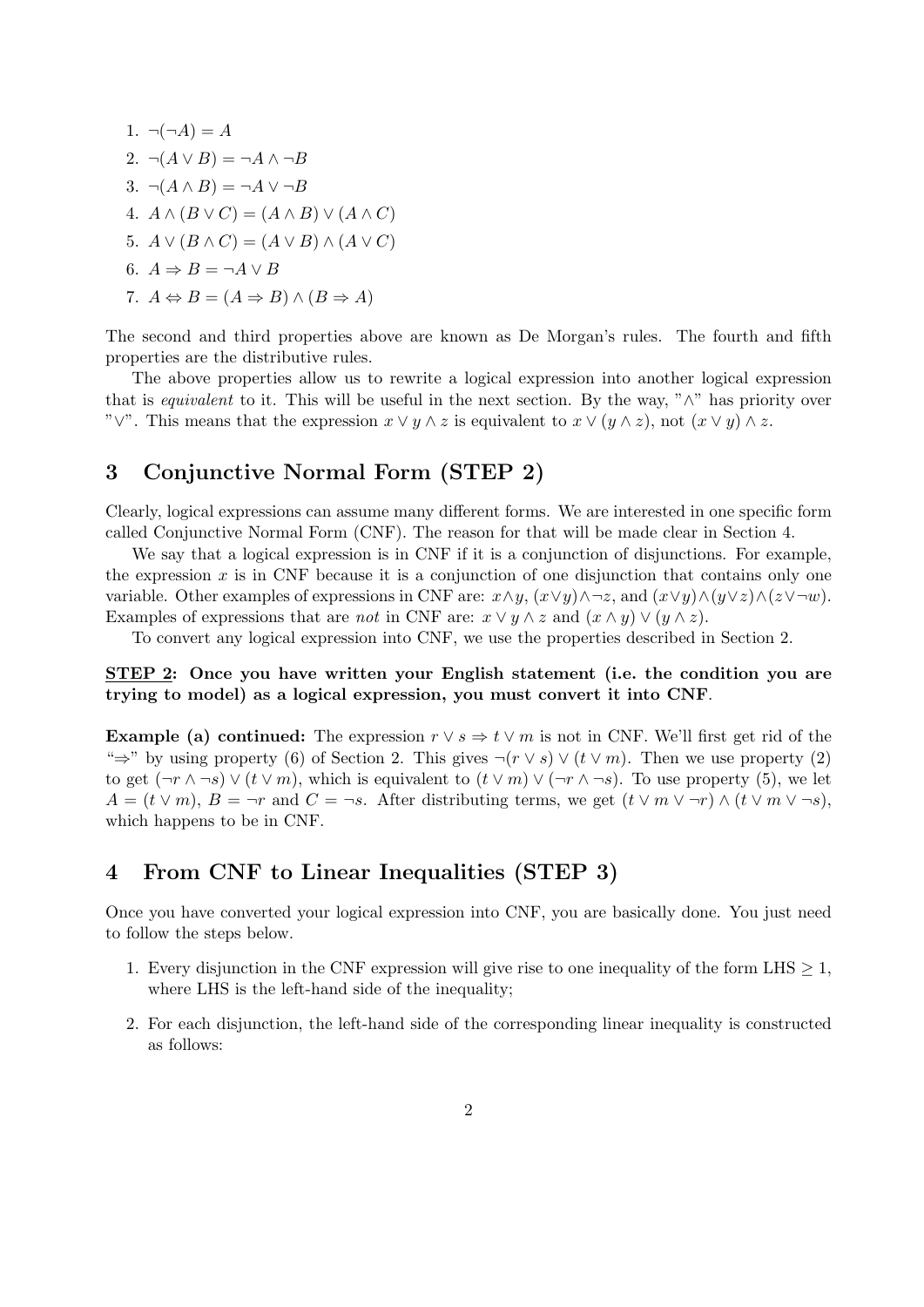- (a) Replace every " $\vee$ " by a "+";
- (b) Every variable that is not negated appears on the left-hand side as itself;
- (c) Every variable that is negated appears on the left-hand side as 1 minus itself;
- 3. Optionally, when you are finished, rearrange terms so that all constants are moved to the right-hand sides of each inequality.

#### STEP 3: Use the above explanation to convert your expression from CNF to a system of linear inequalities and you are done!

Example (a) continued: Because the expression  $(t \vee m \vee \neg r) \wedge (t \vee m \vee \neg s)$  is a conjunction of two disjunctions, it will give rise to two linear constraints:  $t + m + 1 - r \ge 1$  and  $t + m + 1 - s \ge 1$ , which are equivalent to  $t + m - r \geq 0$  and  $t + m - s \geq 0$ .

#### 4.1 Additional Examples

Consider the expression  $\neg x \lor y \lor \neg z$ . Since this is a conjunction of only one disjunction, it is equivalent to a single inequality. Because x and z are negated, they appear on the left as  $1 - x$  and  $1-z$ , whereas y will appear as itself. This gives  $(1-x)+y+(1-z) \ge 1$ . After moving all 1's to the right, we have  $-x + y - z \ge -1$ , or equivalently,  $x - y + z \le 1$ .

Consider the logical expression  $(\neg x \lor y) \land (y \lor z) \land (x \lor w \lor \neg z)$ . Because it is a conjunction of 3 disjunctions, this logical expression is equivalent to a system of 3 inequalities, as follows

$$
(1-x) + y \ge 1
$$

$$
y + z \ge 1
$$

$$
x + w + (1 - z) \ge 1
$$

Although following these 3 steps may seem too complicated at first sight, once you get some practice you will realize that the whole process is quite simple.

## 5 Practice Problems

Convert the sentences below into systems of linear inequalities on binary variables.

- (b) I will play basketball and go to the gym only if I get an A+ in Math and an A in History.
- (c) If a factory is built in cities A and B, or no factory is built in city C, then a factory must be built in city D and no factory can be built in city E.

#### 6 Solution to Practice Problems

The next page contains solutions to the above problems. Try them by yourself first before you turn the page!